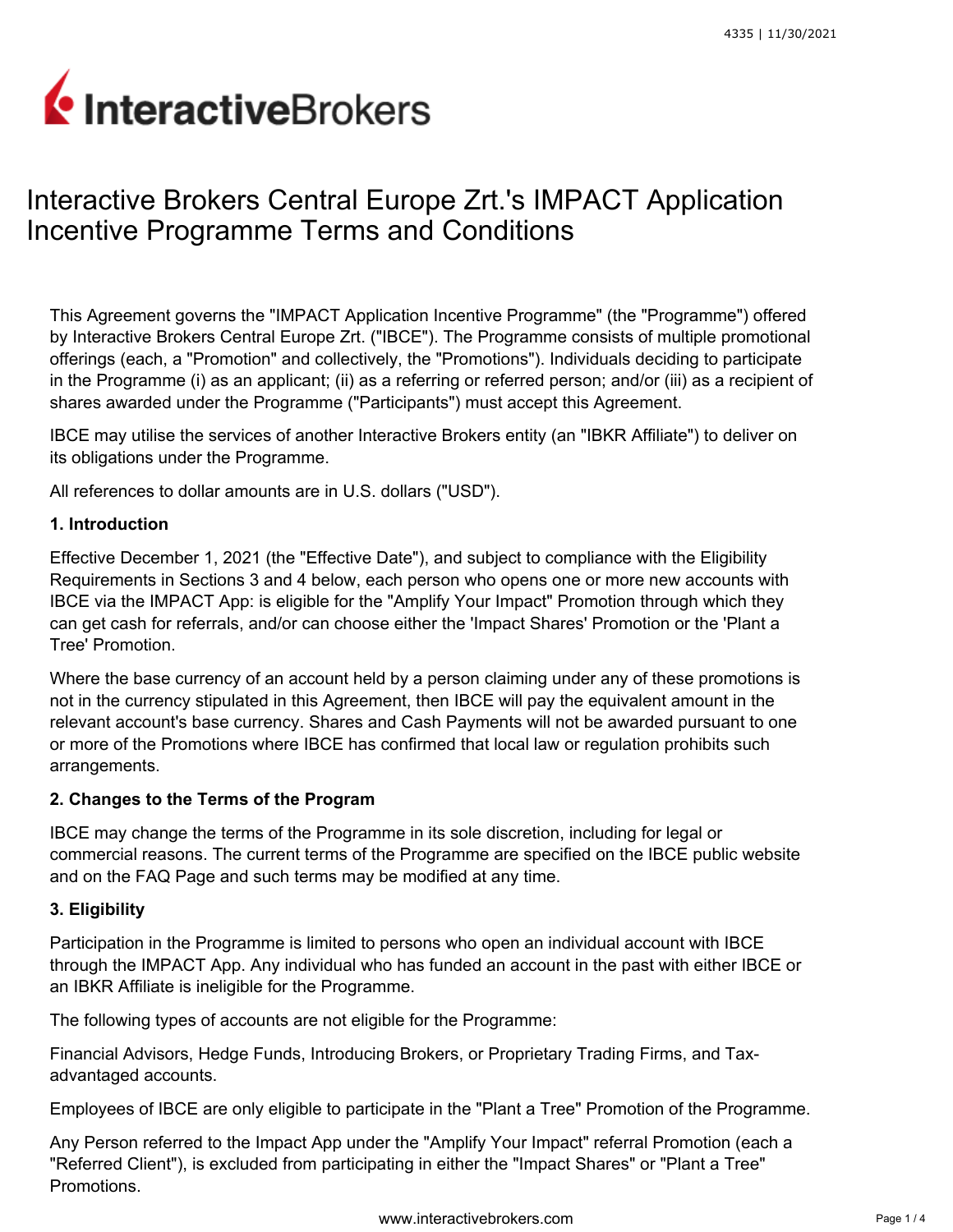IBCE reserves the right to change the Programme's eligibility requirements at any time. Only IBCE's records will be used to determine the conditions of eligibility.

Individuals meeting the above eligibility requirements are thereafter referred to as "Eligible Clients."

# **4. Promotion Details and Promotion-Specific Eligibility**

To participate in the individual Promotions in the Programme, an Eligible Client must further satisfy the conditions associated with the relevant Promotion detailed in this Section 4.

a. "Amplify Your Impact" Referral Promotion

As an Eligible Client, you may refer up to 5 friends/family members to the IMPACT App and receive a \$30 credit to your IMPACT App account (up to a maximum total credit of \$150), once the following conditions are fulfilled:

a) you maintain a net deposit amount of \$1,000 (i.e., any cash deposits and position transfers into the account less any cash withdrawals and position transfers out of the account) for 180 days after the date of the referred person's initial deposit;

b) the referred person makes a deposit of at least \$1,000 in the first 30 days following referral and maintains a net deposit of \$1,000 for 180 days after the date of that initial deposit;

c) the referred person has not previously been a client of IBCE or an IBKR Affiliate; and

d) the Promotion cap has not yet been reached (this Promotion is capped at an internally determined aggregate maximum amount, subject to change at IBCE's sole discretion).

If you refer a person under the "Amplify your Impact" Promotion, you are prohibited from acting as broker or dealer, as defined by applicable law, and from having any further involvement with any account held by the Referred Client with IBCE or an IBKR Affiliate (each an "Account"). By participating in the Programme, you acknowledge and agree that, after the initial referral, you will not have any involvement with such an Account. Specifically, you agree not to do any of the following:

1. Help set up the Referred Client's Account; 2. Train Referred Clients to use IBCEs trading platform, solicit or place orders or have any other ongoing involvement in the Referred Client's trading of their IBCE Account; 3. Act as financial advisor or hold power of attorney or discretionary trading authority over a Referred Client's Account; 4. Act as a point of contact between the Referred Client and IBCE; 5. Distribute advertising or marketing materials about IBCE without IBCE's written consent; or 6. Hold yourself out as an employee or agent of IBCE or of an IBKR Affiliate.

#### b. Two Additional Promotions

When applying to open a new account through the IMPACT App, you will also be able to select one of two additional reward options. Once you select either of these promotions in the IMPACT App, you cannot change your selection.

If you are a Referred Client, you are excluded from participating in either the "Impact Shares" or "Plant a Tree" Promotions discussed in this section. If you are an employee or IBCE or an IBKR Affiliate you are excluded from participating in the "Impact Shares" Promotion.

i. "Impact Shares" Promotion

Under the "Impact Shares Promotion," you will receive \$1 worth of IBG Class A common stock ("Shares") for each \$100 in net deposits of cash to your account during the first six months following the date of your first deposit (award date).

The maximum value of the shares that may be awarded to each client is \$1,000. The vesting period is six months after the award date. We will credit your account on the 180th day after you make the relevant deposit, or, if this is not a business day, on the following business day.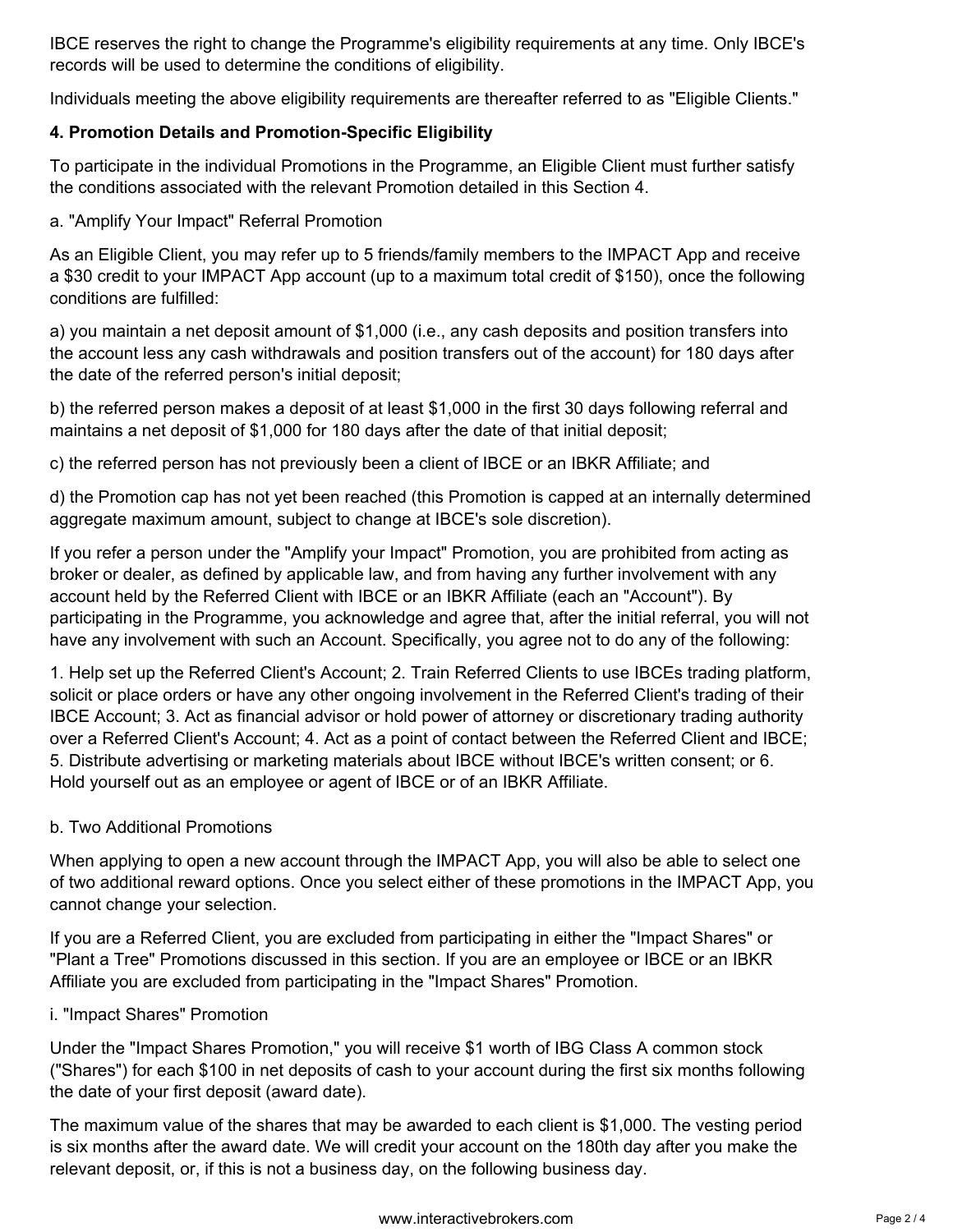#### ii. "Plant a Tree" Promotion

For every \$1,000 in net deposits that you maintain in your account for a minimum of 180 business days, IBCE will have a nonprofit organisation plant 25 trees.

Additional information on the organisation we partner with on this Promotion and the main areas in need of tree planting is available here: <https://onetreeplanted.org/collections/where-we-plant>

#### **5. Exclusions**

This Programme is not valid with any other offers and is non-transferrable. IBCE reserves the right to terminate this Programme at any time; to limit the amount of account bonuses you are eligible to receive; and to refuse or recover any promotion award if IBCE determines that it was obtained under wrongful or fraudulent circumstances, that inaccurate or incomplete information was provided, or that any terms of any agreement between you and IBCE has been violated. Accounts established in order to improperly exploit, abuse or undermine the Programme (as solely determined by IBCE) are not eligible to participate in the Programme.

#### **6. Responsibility for Taxes.**

Participants are responsible for all tax payment and reporting obligations that arise as a result of participating in the Programme, including any cash rewards received, the grant, vesting, settlement or ownership of shares, the subsequent sale or other disposition of any shares ("Tax-Related Items"). IBCE is not liable or responsible for any taxes with regard to the Tax-Related Items.

#### **7. Electronic Delivery and Acceptance.**

Participants in the Programme consent to receiving all records and documentation related to the Programme by electronic means as provided in the client agreement associated with their Account as amended or updated from time to time.

#### **8. Data Privacy.**

You acknowledge and consent to the collection, use, processing and transfer of personal data as described in IBG Privacy Statement, which can be found [here,](https://www.interactivebrokers.hu/en/index.php?f=48165) and the customer agreement associated with your account as amended or updated from time to time.

#### **9. Other Restrictions.**

IBCE may amend or terminate this Agreement with or without prior notice to you as it deems necessary, desirable or appropriate. IBCE reserves the right to close the Programme to new Participants at any time.

In the event of a breach of the T&Cs, manipulation or suspected manipulation, IBCE will exclude the Participant from the Promotions/Programme.

#### **10. Entire Agreement.**

Your rights hereunder are subject to the terms of this Agreement. You agree to be bound by the terms of this Agreement, and acknowledge having read and understood this Agreement. This Agreement constitutes the entire agreement and supersedes all prior understandings and agreements, written or oral, of the parties hereto with respect to the subject matter hereof. No waiver shall operate as or be construed to be a subsequent waiver of the same provision or a waiver of any other provision hereof.

#### **11. Section Headings.**

The section headings of this Agreement are for convenience of reference only and shall not be deemed to alter or affect any provision hereof.